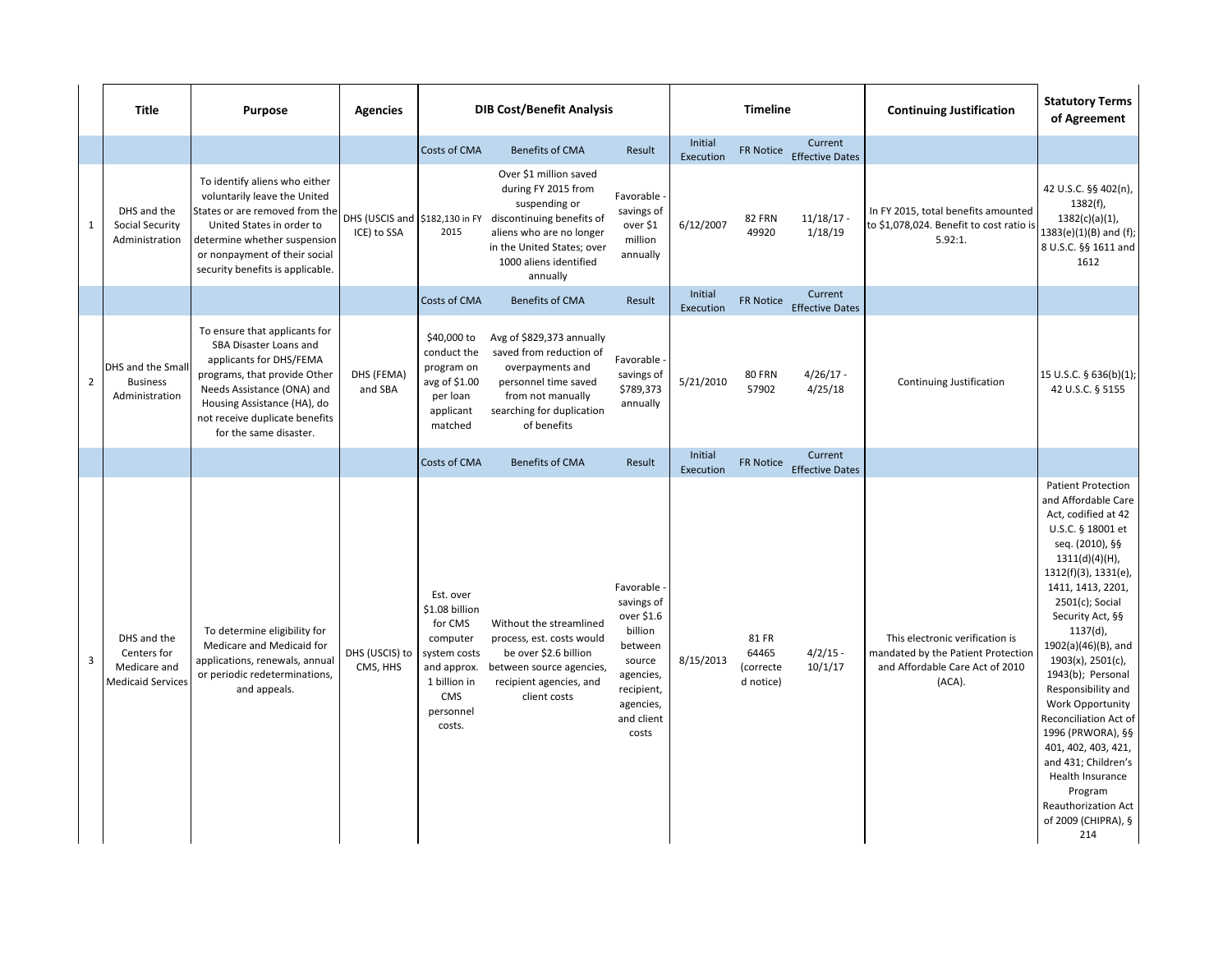|                |                                                                              |                                                                                                                                                                                                           |                              | <b>Costs of CMA</b>                                                                                                             | <b>Benefits of CMA</b>                                                                                                                                                                                                 | Result                                                               | Initial<br>Execution | <b>FR Notice</b>       | Current<br><b>Effective Dates</b>        | [1] The SBA data period is from<br>October 1, 2015 through December<br>31, 2017.                                                                                                                                                                                              |                                                                                                                                                                                                                                                                     |
|----------------|------------------------------------------------------------------------------|-----------------------------------------------------------------------------------------------------------------------------------------------------------------------------------------------------------|------------------------------|---------------------------------------------------------------------------------------------------------------------------------|------------------------------------------------------------------------------------------------------------------------------------------------------------------------------------------------------------------------|----------------------------------------------------------------------|----------------------|------------------------|------------------------------------------|-------------------------------------------------------------------------------------------------------------------------------------------------------------------------------------------------------------------------------------------------------------------------------|---------------------------------------------------------------------------------------------------------------------------------------------------------------------------------------------------------------------------------------------------------------------|
| $\overline{4}$ | DHS and the<br>California<br>Department of<br><b>Social Services</b>         | To determine benefits<br>eligibility for immigrants under<br>Temporary Assistance to Needy<br>Families (TANF) and<br><b>Supplemental Nutrition</b><br>Assistance Program (SNAP)<br>administered by CA-DSS | DHS (USCIS) to<br>CA-DSS     | \$449,557 for<br>admin costs<br>and program<br>costs                                                                            | Est. saving of \$20.4 million Favorable -<br>because program faciliates est. savings<br>proper reductions,<br>denials, and<br>discontinuances of<br>benefits; avoids \$2 cost of<br>each request submitted<br>manually | of over<br>\$19.9<br>million<br>during the<br>lifespan of<br>program | 5/10/2013            | <b>80 FR</b><br>79605  | $7/26/17 -$<br>7/26/18                   | Total cost avoidance savings of<br>\$20,434,425.                                                                                                                                                                                                                              | Immigration Reform<br>and Control Act §<br>121; 42 U.S.C. §<br>1320b-7(a); 42 U.S.C.<br>§ 1320b-7; Personal<br>Responsibility and<br><b>Work Reconciliation</b><br>Act of 1996 § 840                                                                                |
|                |                                                                              |                                                                                                                                                                                                           |                              | <b>Costs of CMA</b>                                                                                                             | <b>Benefits of CMA</b>                                                                                                                                                                                                 | Result                                                               | Initial<br>Execution | <b>FR Notice</b>       | Current<br><b>Effective Dates</b>        |                                                                                                                                                                                                                                                                               |                                                                                                                                                                                                                                                                     |
|                | DHS and the<br>California<br>Department of<br><b>Health Care</b><br>Services | To determine benefits<br>eligibility for immigrants under<br><b>Medicaid Programs</b><br>administered by CA-DHCS                                                                                          | DHS (USCIS) to<br>CA-DHCS    | Between<br>$$6.3$ and $$7$<br>million<br>annually to<br>run the<br>program                                                      | Avg 81,174 yearly<br>unverified results caught,<br>which have resulted in<br>over \$1.3 billion saved<br>annually                                                                                                      | Favorable -<br>est. savings<br>of over \$1<br>billion<br>annually    | 6/18/2009            | <b>81 FRN</b><br>79512 | $12/8/16$ -<br>6/7/18                    | Since 2013, est. \$3.8 billion saved;<br>DHS is required by law to establish<br>an immigration-status system for<br>alien applicants to benefit systems,<br>and to focus on equitable savings<br>and ensuring payments to only<br>those properly entitled to receive<br>them. | <b>Immigration Reform</b><br>and Control Act §<br>121; 42 U.S.C. §<br>1320b-7; California<br>Welfare and<br>Institutions Code §§<br>11104.1, 14007.5,<br>14011.2                                                                                                    |
|                |                                                                              |                                                                                                                                                                                                           |                              | <b>Costs of CMA</b>                                                                                                             | <b>Benefits of CMA</b>                                                                                                                                                                                                 | Result                                                               | Initial<br>Execution | <b>FR Notice</b>       | Current<br><b>Effective Dates</b>        |                                                                                                                                                                                                                                                                               |                                                                                                                                                                                                                                                                     |
| 6              | DHS and the<br><b>Texas Workforce</b><br>Commission                          | To determine benefits<br>eligibility for immigrants under<br><b>Unemployment Compensation</b><br>(UC) administered by TWC                                                                                 | DHS (USCIS) to<br><b>TWC</b> | In FY 2015, it<br>cost \$82,030<br>to run<br>program;<br>without<br>program,<br>paper costs<br>would have<br>been<br>\$741,331. | Data collected from the<br>previous 15 years indicate Favorable -<br>that the amount of $\frac{1}{2}$<br>saved annually from<br>denial of claims has varied<br>from \$836,724 to \$4.1<br>million                      | savings for<br>FY 2015<br>was \$1.01<br>million                      | 6/8/2009             | <b>81 FRN</b><br>79510 | $12/8/16$ -<br>6/7/18                    | Total est. savings since the<br>program's inception through FY<br>2015 is over \$59.8 million; DHS will<br>remain focused on equitable savings<br>and ensuring payments to only<br>those properly entitled to receive<br>them.                                                | <b>Immigration Reform</b><br>and Control Act §<br>121; 42 U.S.C. §<br>1320b-7; Texas Labor<br>Code § 207.043;<br><b>Illegal Immigration</b><br>Reform and<br>Immigrant<br>Responsibility Act of<br>1996 (IIRIRA), §<br>642(a), codified at 8<br>U.S.C § 1373(a)     |
|                |                                                                              |                                                                                                                                                                                                           |                              | <b>Costs of CMA</b>                                                                                                             | <b>Benefits of CMA</b>                                                                                                                                                                                                 | Result                                                               | Initial<br>Execution | FR Notice              | <b>Current</b><br><b>Effective Dates</b> |                                                                                                                                                                                                                                                                               |                                                                                                                                                                                                                                                                     |
| $\overline{7}$ | DHS and the<br>Massachusetts<br>Division of<br>Unemployment<br>Assistance    | To determine benefits<br>eligibility for immigrants under<br><b>Unemployment Compensation</b><br>(UC) administered by MA-DUA                                                                              | DHS (USCIS) to<br>MA-DUA     | Cost<br>\$623,670 to<br>run program<br>from July<br>2014 - Dec<br>2015                                                          | \$19.08 million saved from<br>case terminations or<br>recovery of overpayments saved over<br>between July 2014 and<br>Dec 2015                                                                                         | Favorable -<br>over \$18<br>million<br>an 18-<br>month<br>period     | 1/16/2009            | <b>81 FRN</b><br>79511 | $12/13/16$ -<br>6/12/18                  | From July 2014 - December 2015,<br>3,003 cases were appropriately<br>terminated and 274 overpayments<br>were detected. This is on par with<br>past years' success rates.                                                                                                      | <b>Immigration Reform</b><br>and Control Act §<br>121; 42 U.S.C. 1320b-<br>7; Mass. Gen. Laws<br>ch. 151a §25(h);<br><b>Illegal Immigration</b><br>Reform and<br>Immigrant<br>Responsibility Act of<br>1996 (IIRIRA), §<br>642(a), codified at 8<br>U.S.C § 1373(a) |
|                |                                                                              |                                                                                                                                                                                                           |                              | <b>Costs of CMA</b>                                                                                                             | <b>Benefits of CMA</b>                                                                                                                                                                                                 | Result                                                               | Initial<br>Execution | <b>FR Notice</b>       | Current<br><b>Effective Dates</b>        |                                                                                                                                                                                                                                                                               |                                                                                                                                                                                                                                                                     |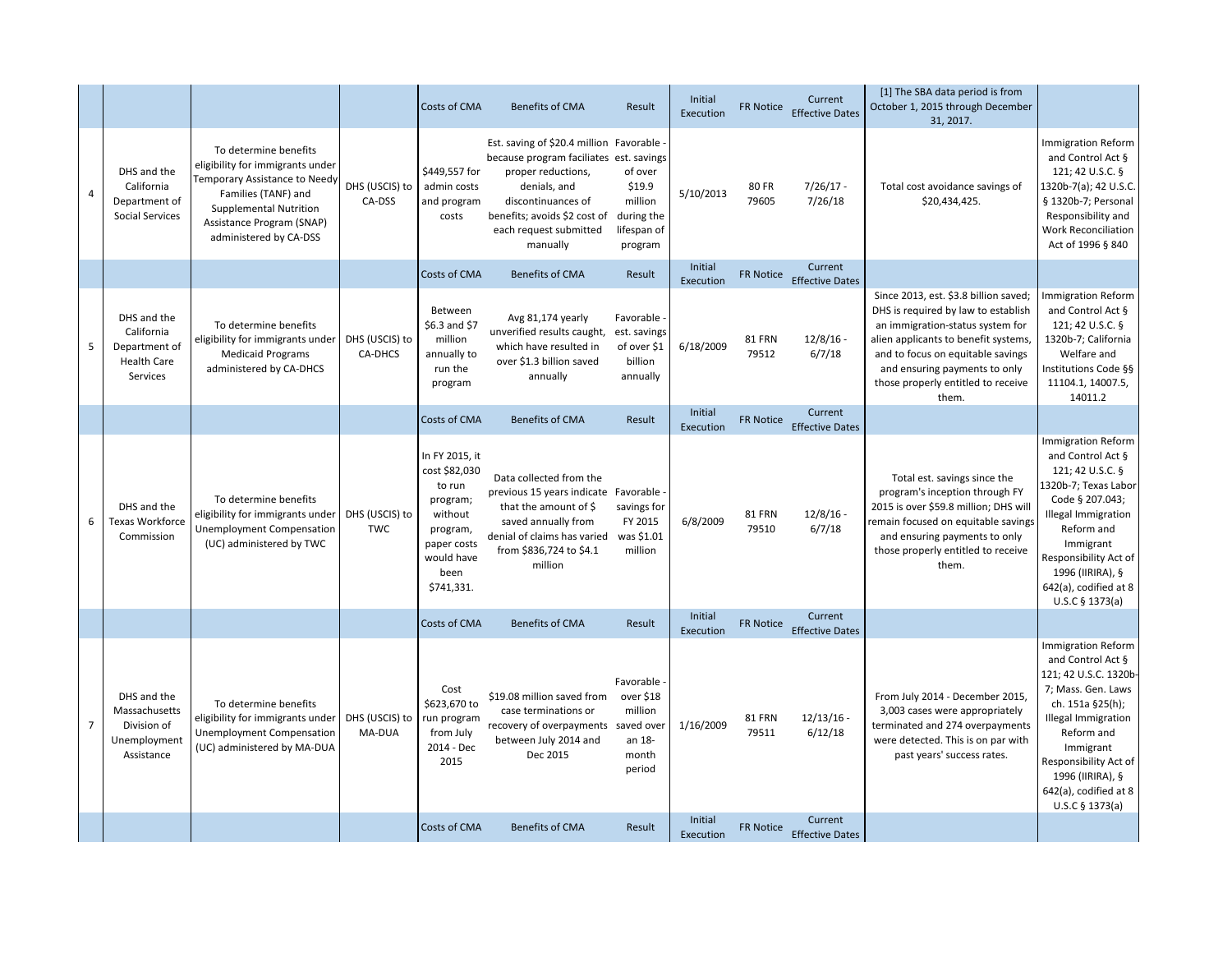| 8  | DHS and the New<br><b>York Department</b><br>of Labor                             | To determine benefits<br>eligibility for immigrants under<br><b>Unemployment Compensation</b><br>(UC) administered by NYS-DOL                                    | DHS (USCIS) to<br>NYS-DOL    | Cost<br>\$827,661 to<br>run the<br>program<br>between Jan<br>2014 and Dec<br>2015                                                                                        | Total of \$3,142,958 saved<br>from 586 claims denied<br>between Jan 2014 and Dec million over<br>2015                                             | Favorable -<br>savings of<br>over \$3.1<br>a two-year<br>period                                | 1/16/2009                                                            | 81 FR<br>79509                                                | $12/29/16$ -<br>6/28/18           | NYS did not establish a baseline cost<br>per alien verification prior to SAVE,<br>but notes that in addition to the<br>quantifiable savings, there is a<br>saving realized by deterring<br>unauthorized aliens from filing a<br>claim.                                                        | <b>Immigration Reform</b><br>and Control Act §<br>121; 42 U.S.C. §<br>1320b-7; New York<br>Unemployment<br>Insurance Law,<br>Article 18, Title 7, §<br>590; Illegal<br><b>Immigration Reform</b><br>and Immigrant<br>Responsibility Act of<br>1996 (IIRIRA), §<br>642(a), codified at 8<br>U.S.C § 1373(a)                                                                                                                                        |
|----|-----------------------------------------------------------------------------------|------------------------------------------------------------------------------------------------------------------------------------------------------------------|------------------------------|--------------------------------------------------------------------------------------------------------------------------------------------------------------------------|---------------------------------------------------------------------------------------------------------------------------------------------------|------------------------------------------------------------------------------------------------|----------------------------------------------------------------------|---------------------------------------------------------------|-----------------------------------|-----------------------------------------------------------------------------------------------------------------------------------------------------------------------------------------------------------------------------------------------------------------------------------------------|---------------------------------------------------------------------------------------------------------------------------------------------------------------------------------------------------------------------------------------------------------------------------------------------------------------------------------------------------------------------------------------------------------------------------------------------------|
|    |                                                                                   |                                                                                                                                                                  |                              | Costs of CMA                                                                                                                                                             | <b>Benefits of CMA</b>                                                                                                                            | Result                                                                                         | Initial<br>Execution                                                 | FR Notice                                                     | Current<br><b>Effective Dates</b> |                                                                                                                                                                                                                                                                                               |                                                                                                                                                                                                                                                                                                                                                                                                                                                   |
| 9  | DHS and the New<br>Jersey<br>Department of<br>Labor &<br>Workforce<br>Development | To determine benefits<br>eligibility for immigrants under<br><b>Unemployment Compensation</b><br>(UC) administered by NJ-LWD                                     | DHS (USCIS) to<br>NJ-LWD     | $$21,343$ to<br>run program<br>in 2015                                                                                                                                   | Est. \$231,192 saved in<br>2015, identifying 38 aliens<br>receiving benefits who<br>were not eligible                                             | Favorable -<br>over \$200k<br>saved in<br>2015                                                 | 1/16/2009<br>(earlier<br>agreement<br>dates from<br>January<br>2005) | <b>81 FRN</b><br>79508<br>(see also<br><b>77 FRN</b><br>6028) | $12/29/16$ -<br>6/28/18           | Between 2006 and 2015 there were<br>38 to 205 ineligible aliens (each<br>year) identified, saving anywhere<br>from \$231,192 to \$1.1 million<br>annually. Numbers of ineligibles<br>identified has been decreasing over<br>the years, suggesting that the<br>program has a deterrent effect. | <b>Immigration Reform</b><br>and Control Act §<br>121; 42 U.S.C. §<br>1320b-7(a); 42 U.S.C.<br>§ 1320b-7; New<br>Jersey Statute 43:21-<br>4; Illegal Immigration<br>Reform and<br>Immigrant<br>Responsibility Act of<br>1996 (IIRIRA), §<br>642(a), codified at 8<br>$U.S.C$ § 1373(a)                                                                                                                                                            |
|    |                                                                                   |                                                                                                                                                                  |                              | Costs of CMA                                                                                                                                                             | <b>Benefits of CMA</b>                                                                                                                            | Result                                                                                         | Initial<br>Execution                                                 | <b>FR Notice</b>                                              | Current<br><b>Effective Dates</b> |                                                                                                                                                                                                                                                                                               |                                                                                                                                                                                                                                                                                                                                                                                                                                                   |
| 10 | DHS and the<br>Department of<br>Education                                         | To confirm immigration status<br>of alien applicants and<br>recipients of financial<br>assistance under Title IV of the<br>Higher Education Act of 1965<br>(HEA) | DHS (USCIS) to<br><b>DoE</b> | \$506,854<br>costs<br>incurred by<br>ED, USCIS<br>15 academic<br>year.<br>Academic<br>institutions<br>incurred<br>approximatel<br>y \$360,469 in<br>additional<br>costs. | during 2014- Federal government saved<br>approx \$187M during<br>2014-15 academic year;<br>academic institutions<br>saved approximately<br>\$5.7M | Favorable--<br>total<br>savings<br>attributable<br>to USCIS<br>data match<br>is over<br>\$193M | 3/12/2010                                                            | 82 FRM<br>14355                                               | $4/17/17 -$<br>9/16/19            | With total cost of \$987,592, total<br>benefits of \$193,568,794,<br>cost/benefit ratio was 0.005 for 2014 1996, as amended, 8<br>15 academic year.                                                                                                                                           | <b>Immigration Reform</b><br>and Control Act of<br>1986, § 121;<br>Immigration and<br>Nationality Act, as<br>amended, $8$ U.S.C. §<br>1103, § 103; Illegal<br><b>Immigration Reform</b><br>and Immigrant<br>Responsibility Act of<br>U.S.C. $§$ 1373(c);<br><b>Higher Education Act</b><br>of 1965, § 484(g), as<br>amended (HEA), 20<br>U.S.C. $\S$ 1091(g),<br>consistent with the<br>requirements of §<br>484(a)(5), 20 U.S.C. §<br>1091(a)(5) |
|    |                                                                                   |                                                                                                                                                                  |                              | Costs of CMA                                                                                                                                                             | <b>Benefits of CMA</b>                                                                                                                            | Result                                                                                         | Initial<br>Execution                                                 | <b>FR Notice</b>                                              | Current<br><b>Effective Dates</b> |                                                                                                                                                                                                                                                                                               |                                                                                                                                                                                                                                                                                                                                                                                                                                                   |